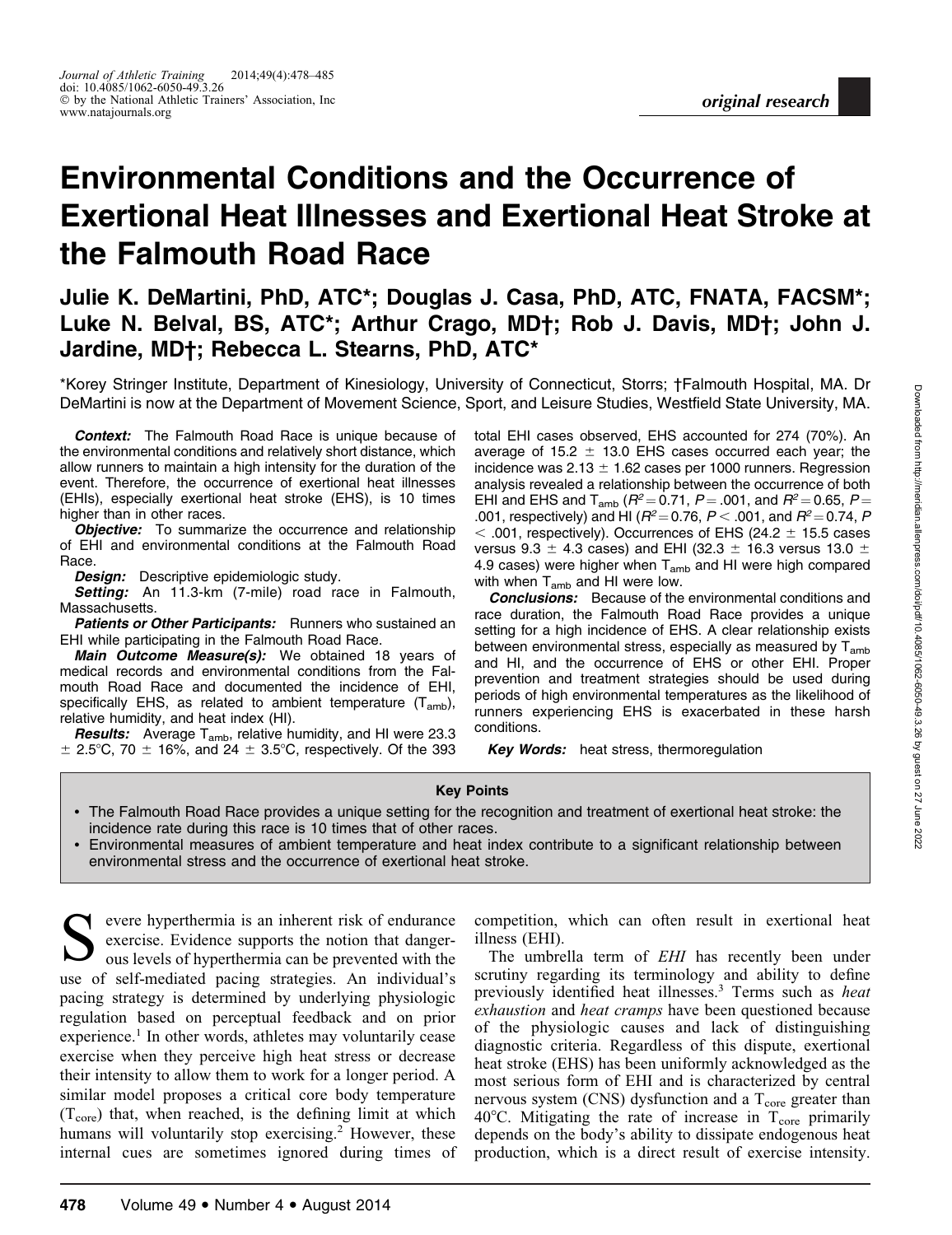Heat dissipation is maximized with high ratios of (1)  $T_{\text{core}}$ to skin temperature and (2) skin temperature to air temperature. The primary heat-dissipation mechanism during exercise is sweating, though heat loss only occurs if that sweat can evaporate off the skin. However, when humidity is high, the ability to dissipate heat in this manner is hindered.4 Humidity becomes especially problematic when an ambient temperature  $(T_{amb})$  is high because once Tamb rises above skin temperature, cooling by radiation and convection is lost and  $T_{amb}$  now contributes to heat gain as opposed to heat loss.<sup>4</sup> Therefore, when metabolic heat production is high and environmental conditions are hot and humid, the thermoregulatory response becomes less effective as it loses the capacity to dissipate heat. As a result,  $T_{\text{core}}$  begins to rise quickly and increases the likelihood of EHS.

Several groups<sup>5–13</sup> have examined the influence of environmental conditions on running performance. Some6,8,9,13 have tried to quantify the optimal range of environmental conditions at which running performance can be maximized, but it is generally accepted that running performance progressively decreases as wet-bulb globe temperature (WBGT) increases. However, although some<sup>6</sup> have concluded that as temperatures increase, performance slows in a predictable and quantifiable manner, others<sup>9</sup> have argued that a linear model based on the WBGT index is not feasible because of the variations in different races. These differences not only include varying environmental conditions due to the geographical location of the race but also individual differences, such as heat acclimatization, hydration status, fitness level, pacing strategy, and sex. In addition, debate continues as to which environmental factors (eg, WBGT, dry-bulb temperature, relative humidity [rH]) are most appropriate to quantify this relationship.<sup>11–13</sup>

The relationship between environmental conditions and running performance has been extensively studied, $5-13$  yet few authors<sup>10,14,15</sup> have examined the association of environmental conditions and the incidence of EHS. One of the most extensive studies examining this relationship was done by Roberts,<sup>15</sup> who evaluated the incidence of EHS over 12 years of the Twin Cities Marathon. Exerciseassociated collapse resulting from hyperthermia occurred in 3 per 10 000 entrants (EHS accounted for 1–2 per 10 000 finishers). Furthermore, heat and humidity contributed to 72% of the risk for moderate to severe exercise-associated collapse in this running population.<sup>15</sup> In a separate study, Roberts<sup>10</sup> showed that the number of participants who ''successfully complete'' a marathon decreases as the heat stress increases. In contrast to the relatively low overall incidence of EHS (1–2 cases per 10 000 entrants) during the Twin Cities Marathon, 1–2 EHS cases per 1000 entrants have been reported at the Falmouth Road Race, accounting for 40% of the total patients seen in the medical tent.<sup>14</sup> This 10-fold increase in the incidence of EHS indicates that other factors contribute to the likelihood of acquiring EHS during competitive running.

Although extreme environmental conditions decrease performance and increase the risk of acquiring EHS, it is important to consider other factors that can exaggerate the risk of EHI. We describe 18 years of EHI and EHS cases during the Falmouth Road Race, which takes place every year in the middle of August. In addition to this large data set for EHI and EHS cases, our study is unique in that the Falmouth Road Race produces some of the highest occurrences of EHS compared with other races, averaging 10–12 cases per year. The purposes of this study were to (1) observe the incidence rates of EHI and EHS at the Falmouth Road Race, (2) examine the relationship between environmental conditions and EHI or EHS during the Falmouth Road Race, and (3) examine the effect of environmental conditions on the occurrence of EHI and EHS. Our hypotheses were that (1) the incidence of EHS at the Falmouth Road Race would be high because this shortduration race is run in the middle of the summer; (2) cases of EHI and EHS would be highly correlated with environmental conditions, especially  $T_{amb}$  and HI; and (3) the occurrence of EHI and EHS would be higher in those years with higher environmental conditions  $(T_{amb}$ , heat index [HI], rH).

# METHODS

# Study Design

We studied environmental factors and cases of EHI and EHS at the Falmouth Road Race. This race is a 7-mi (11.26-km) point-to-point race held annually on the second Sunday of August in Falmouth, Massachusetts  $(41^{\circ} 52' N,$  $70^{\circ}$  67' W). The average weather conditions, according to METAR reports from the Cape Cod Coast Guard Air Station, for the race days studied were an  $T_{amb}$  of 23<sup>o</sup>C, an rH of 70%, and a National Weather Service HI of 24°C. The race begins at 10:00 AM, and there are approximately 10 000 runners ranging from elite to novice status.

# Race-Participant Data

Medical tent records from the EHI treatment areas were obtained for the following years: 1984, 1989, 1992–1994, 1996–1998, 2001, and 2003–2011 (18 years total). After triage, patients presenting with signs and symptoms of EHI were directed to the EHI treatment area, where rectal temperature was assessed using rectal thermometry. We acknowledge the ongoing debate regarding proper EHI terminology, as mentioned previously, but for the purpose of this study, we chose to include the following conditions in our classification of EHI: EHS and any episode of exercise-associated collapse near, at, or beyond the finish line that resulted in syncope or collapse because of orthostatic hypotension, presentation of CNS dysfunction, or both. Exertional heat stroke was diagnosed when a rectal temperature  $\geq 40^{\circ}$ C was associated with signs of CNS dysfunction (ie, the runner had altered mental status, was unconscious, was unable to lucidly answer questions). Incidence is calculated as cases per 1000 finishers for the years after 1996 (12 years in total), as finisher information was not available for the 6 years before 1996 (Table 1). Permission to use medical record data was given by the university's institutional review board.

# Weather Data

Weather data were obtained from METAR records for the Cape Cod Coast Guard Air Station. Daily averages for  $T_{amb}$ , rH, and HI during the time of the race (between 10:00 AM and 12:00 PM) on the race days studied were used for regression analysis and are presented in Table 2. Addition-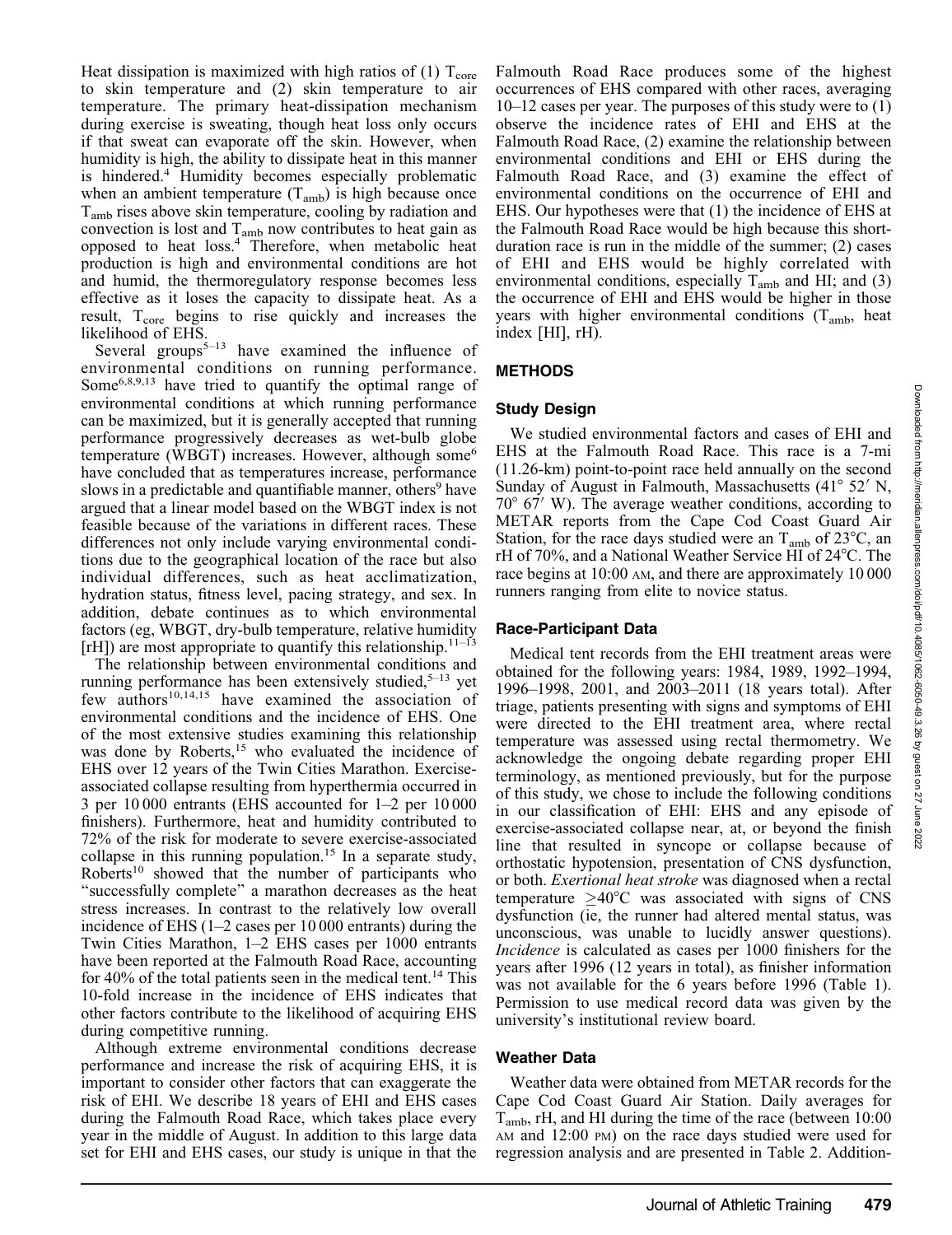Table 1. Finisher Data and Exertional Heat Illness and Exertional Heat Stroke Incidence Rates for the Falmouth Road Race

| Year          | Finishers, No.  | Exertional Heat Illness Incidence <sub>Bate</sub> | Exertional Heat Stroke Incidence <sub>Rate</sub> |
|---------------|-----------------|---------------------------------------------------|--------------------------------------------------|
| 1997          | 7752            | 2.71                                              | 2.19                                             |
| 1998          | 7219            | 2.22                                              | 1.11                                             |
| 2001          | 7774            | 2.32                                              | 0.77                                             |
| 2003          | 8058            | 7.57                                              | 6.58                                             |
| 2004          | 8171            | 1.59                                              | 1.10                                             |
| 2005          | 7532            | 4.38                                              | 3.19                                             |
| 2006          | 8242            | 1.94                                              | 0.97                                             |
| 2007          | 8926            | 4.37                                              | 2.91                                             |
| 2008          | 8743            | 3.32                                              | 2.63                                             |
| 2009          | 8864            | 1.92                                              | 1.58                                             |
| 2010          | 9653            | 1.55                                              | 1.14                                             |
| 2011          | 10930           | 1.74                                              | 1.37                                             |
| Mean $\pm$ SD | $8489 \pm 1029$ | $2.97 \pm 1.76$                                   | $2.13 \pm 1.62$                                  |

ally, to test the hypothesis that EHI and EHS occurrence would be higher when environmental conditions were higher, data for each environmental factor  $(T_{amb}, rH,$  and HI) were divided into thirds, and a group comparison was performed for the highest and lowest thirds for each variable. The HI calculations were performed using the National Weather Service's HI model.<sup>16</sup>

#### Statistical Analysis

Descriptive statistics are presented as mean  $\pm$  SD. We calculated regression analyses to determine goodness of fit and the Shapiro-Wilk test of normality to ensure that conditions of the statistical test were met. Additionally, independent-samples t tests were used to determine group differences between the highest third and lowest third of each independent variable. Significance was set a priori at an  $\alpha$  level of  $P < .05$ . Statistical analyses were performed using PASW Statistics (version 18.0 for Mac; SPSS Inc, Chicago, IL).

|  |  |  | Table 2. Falmouth Road Race Environmental Conditions |  |
|--|--|--|------------------------------------------------------|--|
|--|--|--|------------------------------------------------------|--|

| Year          | Ambient<br>Temperature, °C | Relative<br>Humidity, % | Heat<br>Index, °C |
|---------------|----------------------------|-------------------------|-------------------|
| 1984          | 22.2                       | 55                      | 22                |
| 1989          | 23.9                       | 79                      | 24                |
| 1992          | 17.2                       | 92                      | 17                |
| 1993          | 19.6                       | 61                      | 19                |
| 1994          | 24.2                       | 82                      | 25                |
| 1996          | 24.0                       | 75                      | 24                |
| 1997          | 26.7                       | 70                      | 28                |
| 1998          | 24.5                       | 69                      | 25                |
| 2001          | 23.3                       | 98                      | 25                |
| 2003          | 27.7                       | 87                      | 33                |
| 2004          | 22.0                       | 57                      | 22                |
| 2005          | 26.0                       | 87                      | 28                |
| 2006          | 21.3                       | 47                      | 21                |
| 2007          | 25.3                       | 57                      | 26                |
| 2008          | 23.7                       | 65                      | 24                |
| 2009          | 22.3                       | 49                      | 22                |
| 2010          | 22.7                       | 53                      | 22                |
| 2011          | 23.0                       | 78                      | 23                |
| Mean $\pm$ SD | $23.3 \pm 2.5$             | $70 \pm 16$             | $24 \pm 3.5$      |

## RESULTS

#### **Incidence**

A total of 393 EHI cases were studied, and EHS accounted for 274 (70%) of these. The total number of EHIs per year is presented in Figure 1. In the years studied, an average of  $15.2 \pm 13.0$  EHS cases occurred per year. An overall incidence of 2.13  $\pm$  1.62 EHS cases per 1000 runners was calculated. The year with the most cases was 2003, when 61 EHIs were observed, including 53 cases of EHS. In both 1992 and 1993, only 7 EHI cases were recorded, including 5 cases of EHS per year.

#### Ambient Temperature

Daily average T<sub>amb</sub> was  $23.3 \pm 2.5^{\circ}$ C (range, 17.2°C–  $27.7^{\circ}$ C). Plots of the incidences of EHI and EHS against Tamb are shown in Figure 2. Analyses revealed a significant relationship between an increased  $T_{amb}$  and incidence of both EHI and EHS (each  $P = .001$ ). When comparing those years with the highest  $T_{amb}$  versus those with the lowest  $T_{\text{amb}}$  (25.7  $\pm$  1.3°C versus 20.8  $\pm$  2.0°C, respectively), we found the total number of cases was higher in hot conditions than in cool conditions for both EHI (32.3  $\pm$ 16.3 cases versus  $13.0 \pm 4.9$  cases,  $P = .02$ ) and EHS (24.2)  $\pm$  15.5 cases versus 9.3  $\pm$  4.3 cases, P = .04).

#### Relative Humidity

Daily average rH was  $70\% \pm 16\%$  (range, 47%–98%). Plots of the incidences of EHI and EHS against rH are shown in Figure 3. No significant interaction was demonstrated by regression analysis ( $P = .236$ ,  $P = .128$ ). When we compared those years with the highest rH versus those with the lowest rH (87.5%  $\pm$  6.8% versus 53.7%  $\pm$ 5.2%, respectively), the total number of cases was similar (P > .05) for both EHI (27.0  $\pm$  18.7 cases versus 19.7  $\pm$ 9.6 cases) and EHS (18.0  $\pm$  19.0 cases versus 13.8  $\pm$  6.6 cases).

#### Heat Index

Daily average HI was  $24^{\circ}C \pm 3.5^{\circ}C$  (range,  $17^{\circ}C$ –33°C). Plots of the incidences of EHI and EHS against HI are shown in Figure 4. Positive relationships were noted between HI and the incidences of both EHI and EHS (each  $P < .001$ ). When comparing those years with the highest HI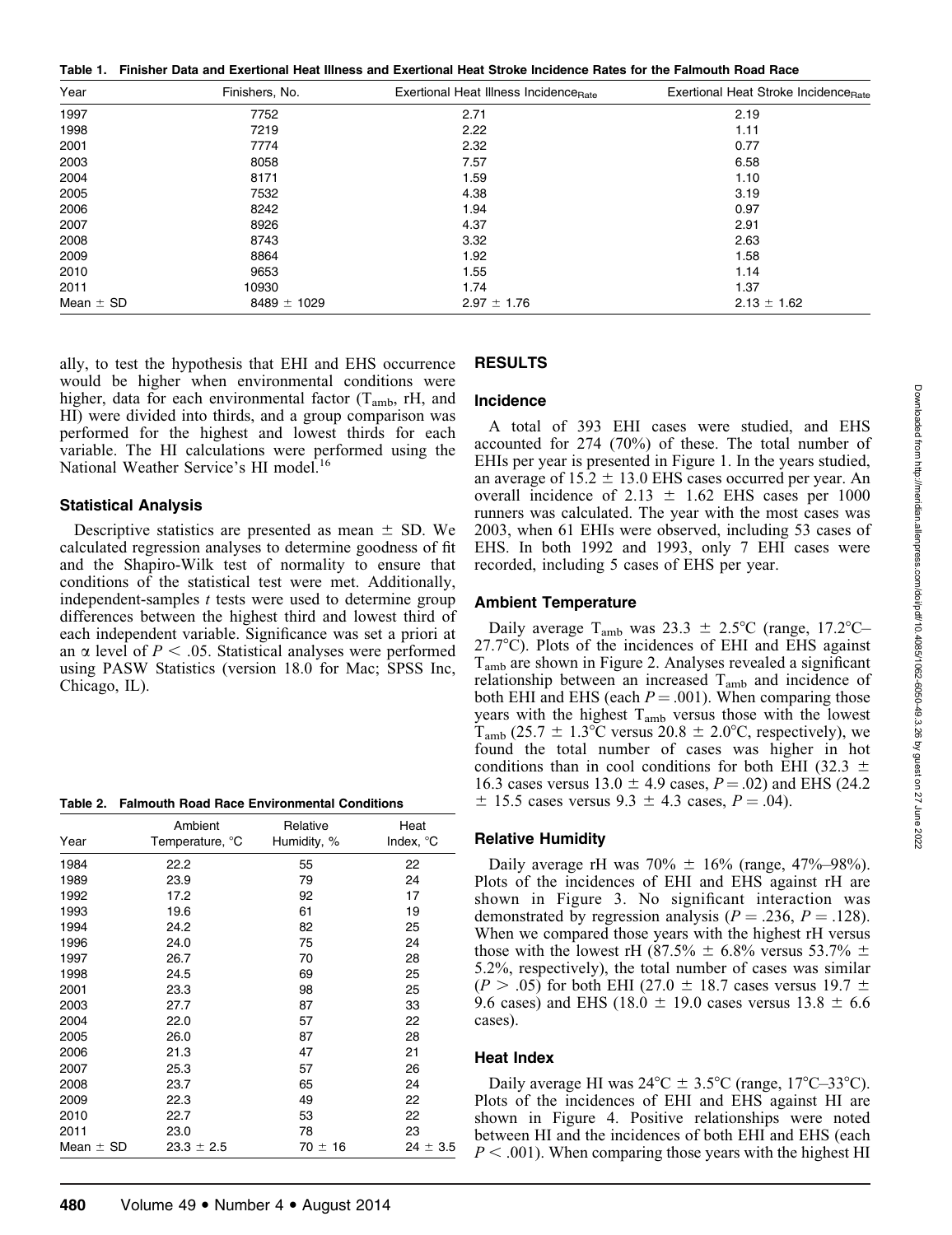

Figure 1. Number of cases of exertional heat illness (EHI; white bars) and exertional heat stroke (EHS; gray bars) for 18 years of the Falmouth Road Race.

versus those with the lowest HI (27.5 $\degree$ C  $\pm$  3.0 $\degree$ C versus  $20.7^{\circ}\text{C} \pm 2.2^{\circ}\text{C}$ , respectively), the total number of cases was higher in hot conditions than in cool conditions for both EHI (32.3  $\pm$  16.3 cases versus 13.0  $\pm$  4.9 cases, P = .02) and EHS (24.2  $\pm$  15.5 cases versus 9.3  $\pm$  4.3 cases, P  $= .04$ ).

#### **DISCUSSION**

The purposes of this study were to (1) observe the incidence rates of EHI and EHS at the Falmouth Road Race, (2) assess the relationship between environmental conditions and the incidences of EHI and EHS from 18 years of data at the Falmouth Road Race, and (3) examine



Figure 2. Relationship of the incidence rate (per 1000 finishers) of exertional heat illness (EHI; white diamonds, dashed line) and exertional heat stroke (EHS; black squares, solid line) versus ambient temperature during the Falmouth Road Race.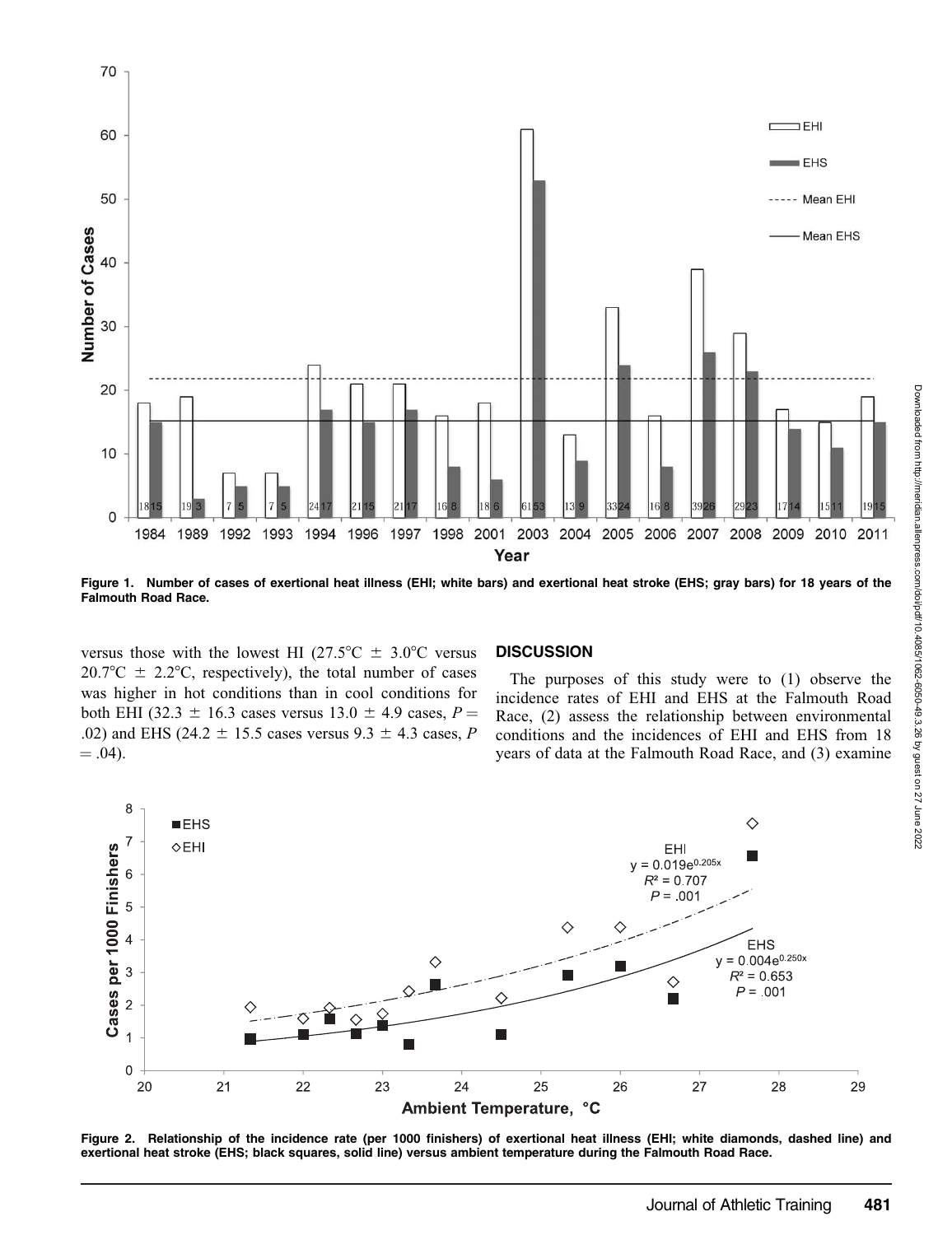

Figure 3. Relationship of the incidence rate (per 1000 finishers) of exertional heat illness (EHI; white diamonds, dashed line) and exertional heat stroke (EHS; black squares, solid line) versus relative humidity during the Falmouth Road Race.

the effect of environmental conditions on the occurrences of EHI and EHS. Although we emphasize environmental conditions as a primary predisposing factor to acquiring EHS, we also address the potential influence from other factors (eg, exercise intensity, exercise duration, heat acclimatization). One key finding was that the incidence rate of EHS during the studied 18-year span of the Falmouth Road Race was considerably high. Previous authors reported an average incidence of approximately 1–2 cases of EHS per  $10\,000$  runners<sup>10,15</sup>; such is the case with a

12-year profile of injury and illness from the Twin Cities Marathon.<sup>15</sup> The average  $T_{amb}$  at the start of this race was  $5^{\circ}$ C (range,  $-4^{\circ}$ C to 16<sup>°</sup>C), and the average T<sub>amb</sub> at the 4hour mark of this race was 13<sup>o</sup>C (range,  $5^{\circ}$ C to  $20^{\circ}$ C).<sup>15</sup> Additionally, the average rH at the start of the race was 84%, but it dropped to an average of 57% at the 4-hour mark.<sup>15</sup> These environmental conditions were mild compared with those in the current study, but it is reasonable to assume they played a primary role in the relatively low incidence rate of EHS. However, the contribution of  $T_{amb}$ 



Figure 4. Relationship of the incidence rate (per 1000 finishers) of exertional heat illness (EHI; white diamonds, dashed line) and exertional heat stroke (EHS; black squares, solid line) versus heat index during the Falmouth Road Race.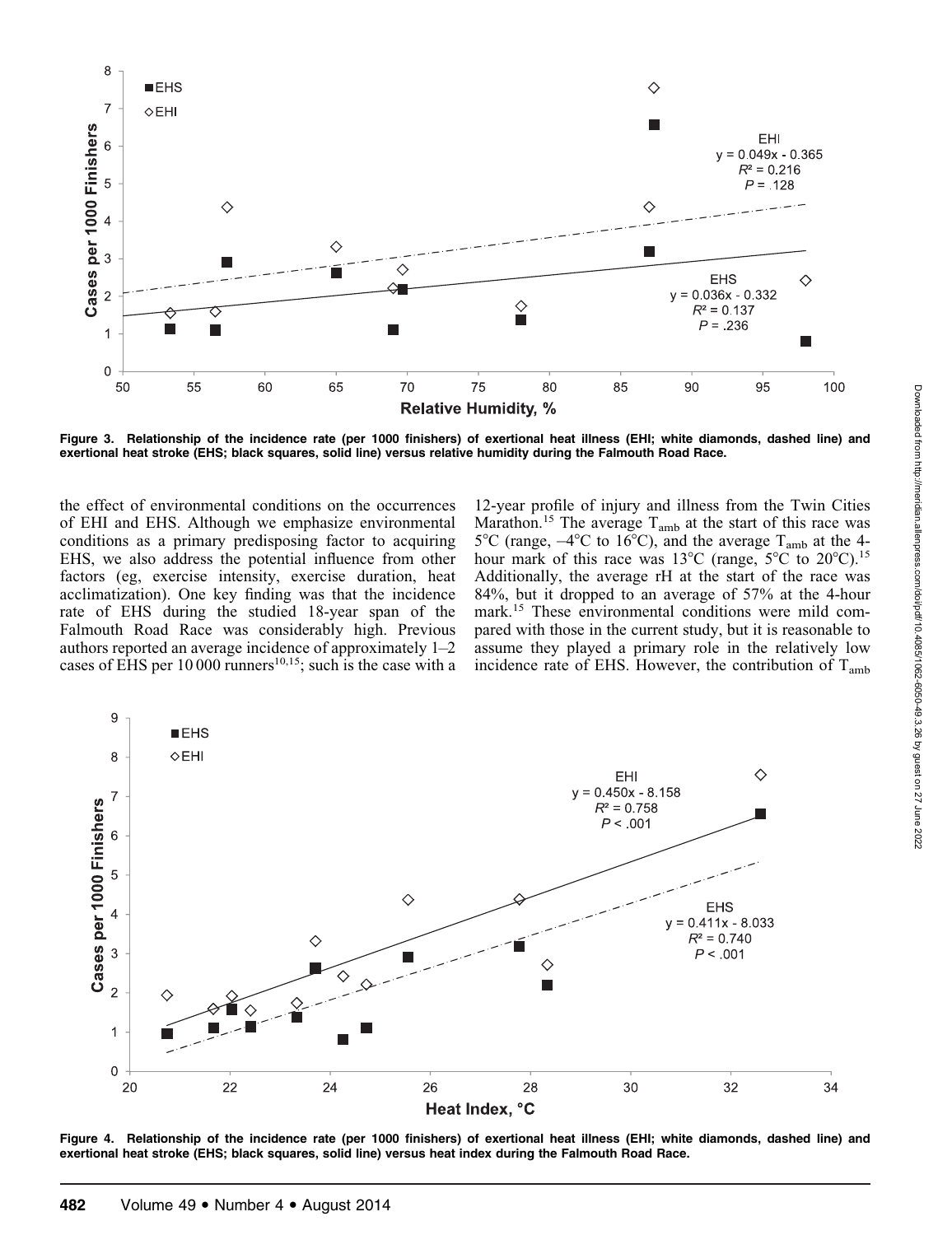to EHS was similar to that found by Roberts<sup>15</sup> (approximately 70%; Figure 2). Therefore, it is likely that another factor led to the higher incidence of EHS at the Falmouth Road Race.

In addition to the higher temperatures present in the current study, another hallmark difference is the shorter distance of the race compared with that of the marathon (7 miles versus 26.2 miles). This shorter distance allowed the runners to maintain a high exercise intensity, thereby likely driving a greater increase in  $T_{\text{core}}$  given the higher metabolic heat production.17,18

Although it seems clear that environmental conditions, especially as measured by  $T_{amb}$  and HI, play an integral role in the incidence of EHS, it is important to note that EHS can also occur in conditions that are generally considered safe for running. This was reported by Roberts, $19$  who described a case study of an EHS suffered in mild environmental conditions (WBGT =  $7.9^{\circ}$ C at the time of collapse). Given that the mild environmental conditions would have maximized the ability for heat dissipation and that common predisposing factors were ruled out, it is clear that another factor was the primary culprit in this runner's EHS. The author concluded that the primary factor leading to EHS was the runner's pacer for the last 16 km of the race.<sup>19</sup> As a result, the runner likely ignored his internal cues of a dangerous level of hyperthermia and ran at a higher intensity than if the pacer had not been present. Roberts highlighted the importance of intensity level during exercise and agreed with previous reports $20-22$  that exercise intensity is the greatest influence on the rate of rise of  $T_{\text{core}}$ .

Because the Falmouth Road Race consists of a significantly shorter race distance than a marathon, some may argue that the EHS incidence rate would be higher during the longer-distance event. However, this is likely not the case, primarily because of the difference in exercise intensity endured by runners in the 2 events. For example, a runner is able to maintain a higher intensity for a 7-mi (11 km) run compared with a 26-mi (42-km) run. Thus, the runner will have much higher metabolic heat production during a 7-mile race than during a marathon. Given the retrospective nature of this study, we could not examine exercise intensity, so we could not use it in the regression analysis to identify its true contribution to the development of EHS. However, the speculative high intensity level, coupled with the harsh environmental conditions that are often present during the middle of August, likely provide a unique and favorable setting for developing EHS.

As previously reported<sup>5</sup> and examined<sup>20-22</sup> in the literature, the rate of metabolic heat production is a function of running speed. In addition, the high  $T_{\text{core}}$ achieved by athletes in shorter-distance races has been used to defend the notion that metabolic rate is most predictive of a rise in  $T_{\text{core}}$  during exercise.<sup>5</sup> To showcase this, Noakes et al<sup>20</sup> examined the influence of several variables to determine the primary factor predicting postrace  $T_{\text{core}}$  in marathon runners. Their results showed that, in fact, metabolic rate was the principal determinant of postrace  $T_{\text{core}}^{20}$  Furthermore, this correlation was heightened during the pace maintained in the last half of the race, which parallels the case study<sup>19</sup> described earlier showing the influence of a pacer in the last 16 km of the marathon.

As previously stated, limited research<sup>10,14,15</sup> exists regarding the direct relationship between environmental

conditions and the incidence of EHI or EHS. Therefore, we sought to examine if the occurrences of EHI and EHS would change with varying environmental conditions. In the years with the highest  $T_{amb}$  and HI, there were significantly more cases of EHS and EHI compared with those years when  $T_{amb}$  and HI were low. However, this finding did not hold for the relationship between EHI or EHS and rH. In other words, cases of EHI and EHS were not different in years when rH was high compared with years when rH was low.

Roberts<sup>10</sup> reported that when the WBGT at the start of a marathon was  $>13^{\circ}$ C, the number and rate of finish-line medical encounters and on-course marathon dropouts began to rise. More specifically, when WBGT was  $\leq$ 13°C, EHS cases averaged 0–1 per race but rose to 11– 12 cases per race when the WBGT was  $>22^{\circ}$ C. Similarly, we observed that in 8 of the 11 years (73%) when the HI  $>22^{\circ}$ C, the number of EHS cases was also at or above the 18-year average (Table 2 and Figure 1). Although the HI does not account for solar radiation as does WBGT, these values were similar to our regression analysis findings that HI significantly explained the variability in EHS incidence  $(R^2 = 0.74, P < .001$ ; Figure 4).

Predictions of running performance and HI followed a similar trend.<sup>6,11–13</sup> This relationship has primarily been studied in the marathon population, in whom marathon performance decreased as HI increased. For example, a moderate correlation ( $r = .739$ ) was shown between WBGT and finishing times at the Boston marathon.<sup>11</sup> Additionally, Ely et al<sup>7</sup> demonstrated a progressive lowering of marathon performance as WBGT increased from  $5^{\circ}$ C to  $25^{\circ}$ C. These results agree with our findings that HI was a valid predictor of environmental stress, as has been previously described (see Figure 4).

Although reports of the relationship between environmental conditions and EHS are limited, numerous authors $5-13$ have examined the relationship between environmental conditions and running performance. The overwhelming majority concluded that performance (as measured by race time) decreases as environmental conditions become more extreme. Furthermore, these researchers attempted to distinguish this relationship based on specific environmental factors, such as  $T_{\text{amb}}^{8,12-13}$  rH,<sup>11-13</sup> and HI.<sup>6,11-13</sup> When considering  $T_{\text{amb}}$  as a predictor, Frederick,<sup>8</sup> Zhang et al,<sup>13</sup> and Vihma12 all found decreases in marathon performance as  $T_{amb}$  increased. More specifically, Frederick<sup>8</sup> reported that for every 5°C that  $T_{amb}$  was above 12°C, marathon time slowed by 3 minutes. Interestingly, this threshold of  $12^{\circ}$ C was similar to that reported by Roberts,<sup>10</sup> who noted that the marathon dropout rate rose significantly when temperatures were  $>13^{\circ}$ C. Unfortunately, we could not further explore a possible link of this temperature with our data because  $T_{amb}$ was above  $13^{\circ}$ C every year the data were analyzed. However, our results did support the notion that  $T_{amb}$  is a good measure of environmental heat stress for EHS ( $R^2 =$ 0.65,  $P = .001$ ; Figure 2) and EHI ( $R^2 = 0.71$ ,  $P = .001$ ; Figure 3). Of the 10 years that  $T_{amb}$  was higher than the 18year average, 7 of those years also resulted in an aboveaverage incidence of EHS (Table 2 and Figure 1). Interestingly, the 3 years (1989, 1998, and 2001) that failed to show this association were the same 3 years in which the HI and occurrence of EHS were not associated, as described earlier. Therefore, other factors may have contributed to the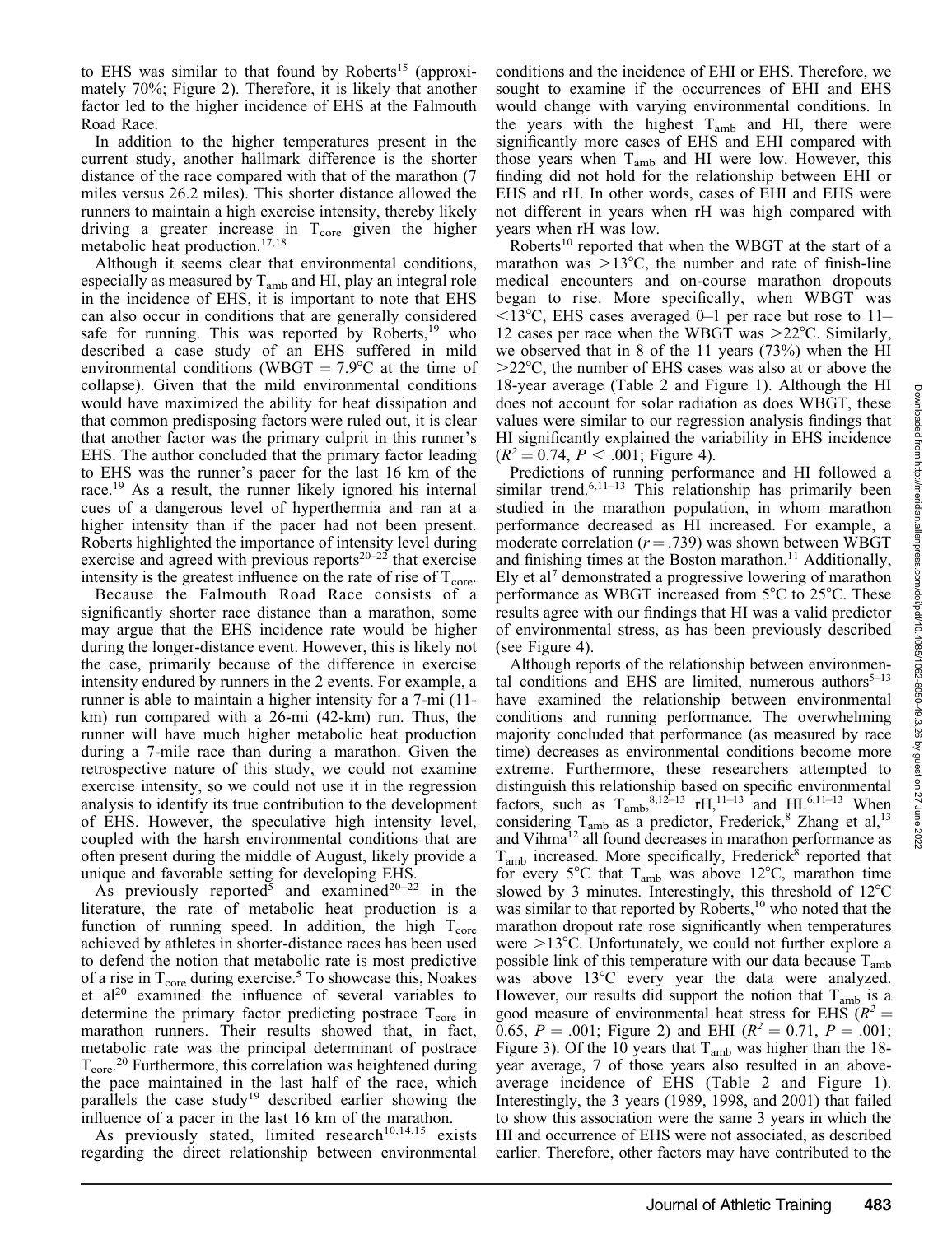Downloaded from http://meridian.allenpress.com/doi/pdf/10.4085/1062-6050-49.3.26 by guest on 27 June 2022 Downloaded from http://meridian.allenpress.com/doi/pdf/10.4085/1062-6050-49.3.26 by guest on 27 June 2022

lower incidence of EHS in those years that could not be explained by  $T_{amb}$  or HI.

We found  $T_{amb}$  and HI to be good predictors of EHS and EHI, and these factors are generally considered to be valid indicators of environmental stress, but various reports $11-13$ have indicated that rH is not an appropriate environmental marker for explaining extremes in running performance. In 1 study, $13$  although marathon finishing times were similarly correlated with  $T_{amb}$  and WBGT, rH was an appropriate predictor only when  $T_{amb}$  was  $>28^{\circ}$ C. In other words, these runners were able to maintain their pace and tolerate the thermoregulatory strain of rH when T<sub>amb</sub> remained within a given range; however, when  $T_{amb}$  rose to extreme levels, rH became a significant contributor that might have overwhelmed the thermoregulatory system, potentially leading to EHS if the runner had not slowed the pace (as indicated by a decrease in performance). This relationship portrays the contributions of different heatloss mechanisms and their roles when varying degrees of  $T_{amb}$  are present. When  $T_{amb}$  is low, convective heat loss is the primary heat-loss mechanism; however, when  $T_{amb}$ rises, evaporation becomes the dominant heat-loss mechanism, especially when  $T_{amb}$  rises above skin temperature.<sup>17,18</sup> In this scenario, evaporative heat loss is both important and essential; otherwise, the body loses all heatdissipation mechanisms and has no defense against a certain and rapid rise in  $T_{\text{core}}$ .

We did not measure  $T_{\text{core}}$  (only performance), so we cannot directly link thermoregulatory efficiency and rH. Given this, and acknowledging that the importance of the contribution of evaporative heat loss during high  $T_{amb}$  is well established, the reported decrease in performance<sup>13</sup> suggests that the harsh environmental conditions likely drove up  $T_{\text{core}}$  to a point at which the runners willingly chose to decrease their pace, thus decreasing their metabolic heat production and preventing a critically high  $T_{\text{core}}$ . This rationale further supports the previously discussed theories of a self-mediated strategy in which pace is determined by underlying physiologic regulation based on perceptual feedback<sup>1</sup> and a critical  $T_{\text{core}}^2$ .

Our results further verify this claim. The rH was not a predictor of EHI ( $R^2 = 0.216$ ,  $P = .128$ ; Figure 3) or EHS  $(R<sup>2</sup> = 0.137, P = .236;$  Figure 4) and was the only environmental indicator examined that failed to show this relationship. In support, in 2001, when the rH was the highest among all years studied (98% rH), only 6 cases of EHS were reported, well below the 18-year average (Table 2 and Figure 1). Interestingly, in 2003, when the highest number of cases of EHI (61 cases) and EHS (53 cases) were reported, the rH was also well above the 18-year average (Table 2). Furthermore, the T<sub>amb</sub> that year was  $27.7^{\circ}C$ , approaching that found by Zhang et al<sup>13</sup> (28 $^{\circ}$ C) at which rH began to significantly affect marathon performance. In further support of this theory, the 1992 data set from our study showed a similar rH to that of 2003; however,  $T_{amb}$ was considerably lower (Table 2), resulting in only 5 EHS cases compared with the astonishing 53 cases (accounting for 87% of EHI) in 2003 (Figure 1). Not surprisingly, in 2003, both  $T_{amb}$  and HI were the highest values among the 18 years studied  $(27.7^{\circ}$ C and  $33^{\circ}$ C, respectively), providing a probable explanation for the 53 EHS cases observed. This cohort of data offers further evidence to suggest that rH is not a strong predictor of EHS.

This study had inherent limitations with regard to the study design and associated results. As this was a retrospective study design evaluating many years of data from the Falmouth Road Race, it was not possible for us to gather demographic information from individual participants. For example, we did not know if the participants possessed other common predisposing factors of EHI and EHS, such as fitness status, heat-acclimatization status, hydration status, and so on. Therefore, it is possible that the regression analyses of these factors may have altered the contribution of environmental factors to the incidences of EHI and EHS.

### **CONCLUSIONS**

Our findings highlight the uniqueness of the Falmouth Road Race, during which a substantial number of EHS cases are seen each year. This is likely due in large part to the often extreme environmental temperatures that are present when the race is run and to the short duration of the race, promoting higher intensities by runners. In addition, our results showed a clear relationship between the incidence of EHI and EHS and the amount of environmental stress present, especially as measured by  $T_{amb}$  and HI. We recommend that proper precautions and treatment strategies be put in place during athletic events regardless of the environmental condition, as EHS can occur in any environment. Additionally, we recommend that these strategies be amplified during periods of high environmental temperatures, as the likelihood of runners acquiring EHS increases in these harsh conditions.

#### REFERENCES

- 1. Tucker R, Noakes TD. The physiological regulation of pacing strategy during exercise: a critical review. Br J Sports Med. 2009; 43(6):e1.
- 2. Marino FE. Anticipatory regulation and avoidance of catastrophe during exercise-induced hyperthermia. Comp Biochem Physiol B Biochem Mol Biol. 2004;139(4):561–569.
- 3. Noakes TD. A modern classification of the exercise-related heat illnesses. J Sci Med Sport. 2008;11(1):33–39.
- 4. Stearns RL, O'Connor FG, Casa DJ, Kenny GP. Exertional heat stroke. In: Casa DJ, ed. Preventing Sudden Death in Sport and Physical Activity. Sudbury, MA: Jones & Bartlett Learning; 2012: 53–77.
- 5. Cheuvront SN, Haymes EM. Thermoregulation and marathon running: biological and environmental influences. Sports Med. 2001;31(10):743–762.
- 6. Ely MR, Cheuvront SN, Roberts WO, Montain SJ. Impact of weather on marathon-running performance. Med Sci Sports Exerc. 2007; 39(3):487–493.
- 7. Ely MR, Martin DE, Cheuvront SN, Montain SJ. Effect of ambient temperature on marathon pacing is dependent on runner ability. Med Sci Sports Exerc. 2008;40(9):1675–1680.
- 8. Frederick EC. Hot times. Running. 1983;9:51–53.
- 9. McCann DJ, Adams WC. Wet bulb globe temperature index and performance in competitive distance runners. Med Sci Sports Exerc. 1997;29(7):955–961.
- 10. Roberts WO. Determining a ''do not start'' temperature for a marathon on the basis of adverse outcomes. Med Sci Sports Exerc. 2010;42(2):226–232.
- 11. Trapasso LM, Cooper JD. Record performances at the Boston Marathon: biometeorological factors. Int J Biometeorol. 1989;33(4): 233–237.